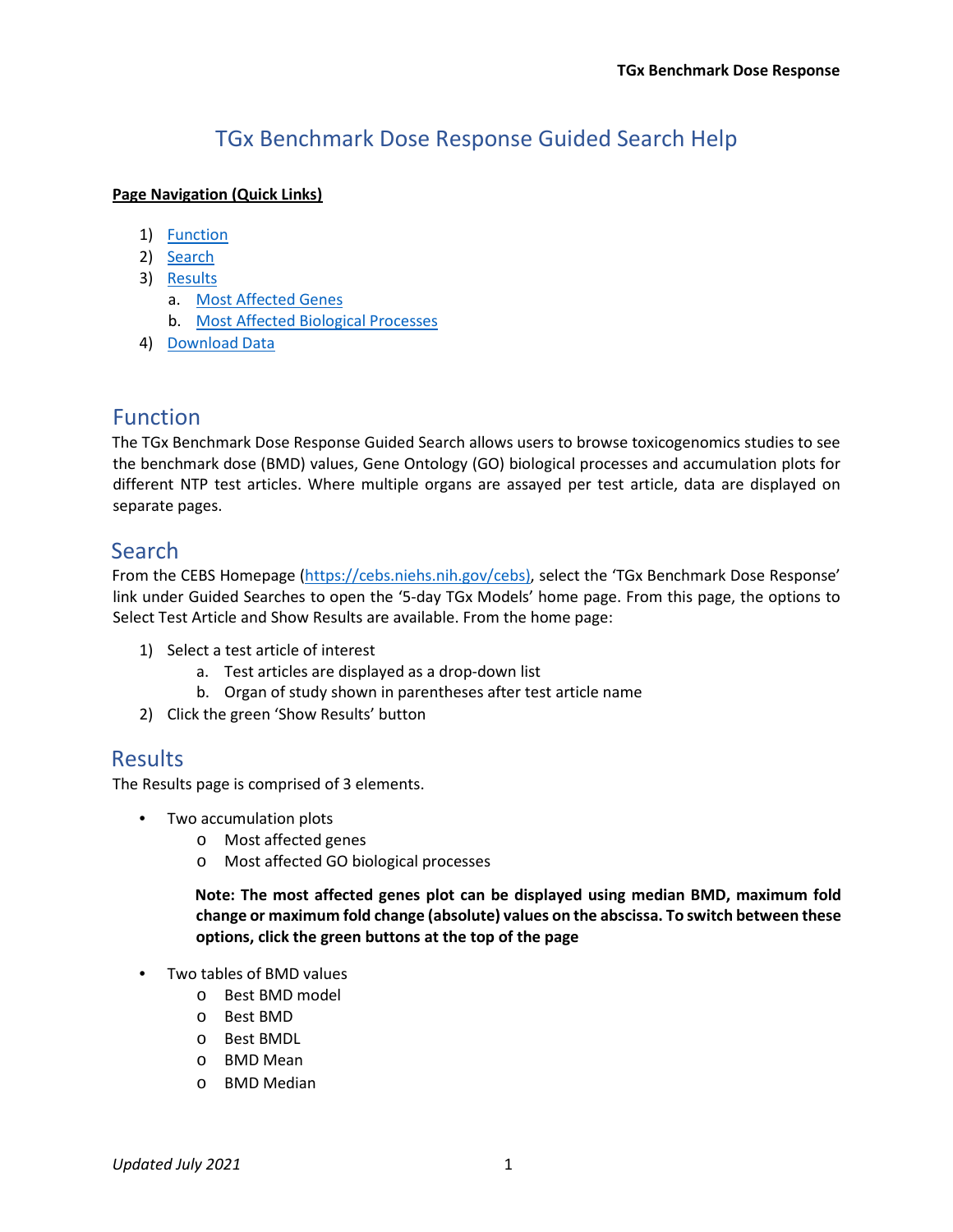- o Maximum Fold Change
- Links to
	- o NTP report for the selected test article
	- o Download coordinate data for median BMD plots
	- o Download Input Data tables

### <span id="page-1-0"></span>Most Affected Genes

The Most Affected Genes results shows the genes most changed by the selected exposure. Results are displayed as:

- Interactive accumulation plot
- Data table

#### *Interactive Accumulation Plot*

After selecting a test article of interest, the plot defaults to showing the most affected genes ranked by median BMD values. Three options are available:

- BMD Median
- Maximum Fold Change
	- o Plots the most affected genes based on the maximum fold change values

#### **Note: A negative fold change values shows decreased expression and positive fold change values show increased expression**

- Maximum Fold Change (Absolute)
	- o Plots the most affected genes based on the absolute value of the maximum fold change

Above the Accumulation Plot the page reports a Point of Departure (POD).

The Accumulation Plot has several interactive features:

- Click the plot and use the mouse wheel to zoom in and out
- Hover over a single data point to display a pop-up window containing the BMD Median (or Maximum Fold Change or Absolute Value of the Maximum Fold Change depending on what value was selected to use on the abscissa), rank of the Gene(s), the Affymetrix probe number(s), and the gene symbols(s). Spike Lines connecting to the cartesian axes can also be displayed depending on settings (see below)

A series of buttons on the top right corner of the plot allows to save the graph and control its interactive features settings. Hover over each button to display a message explaining the function of the button. Click on the button to activate the function:

- Download
	- o Download plot as a high-quality image file (.png)
- Zoom
	- o Click and drag on the plot area to activate the zoom function
- Pan
	- o Click and drag on the plot area to activate the pan function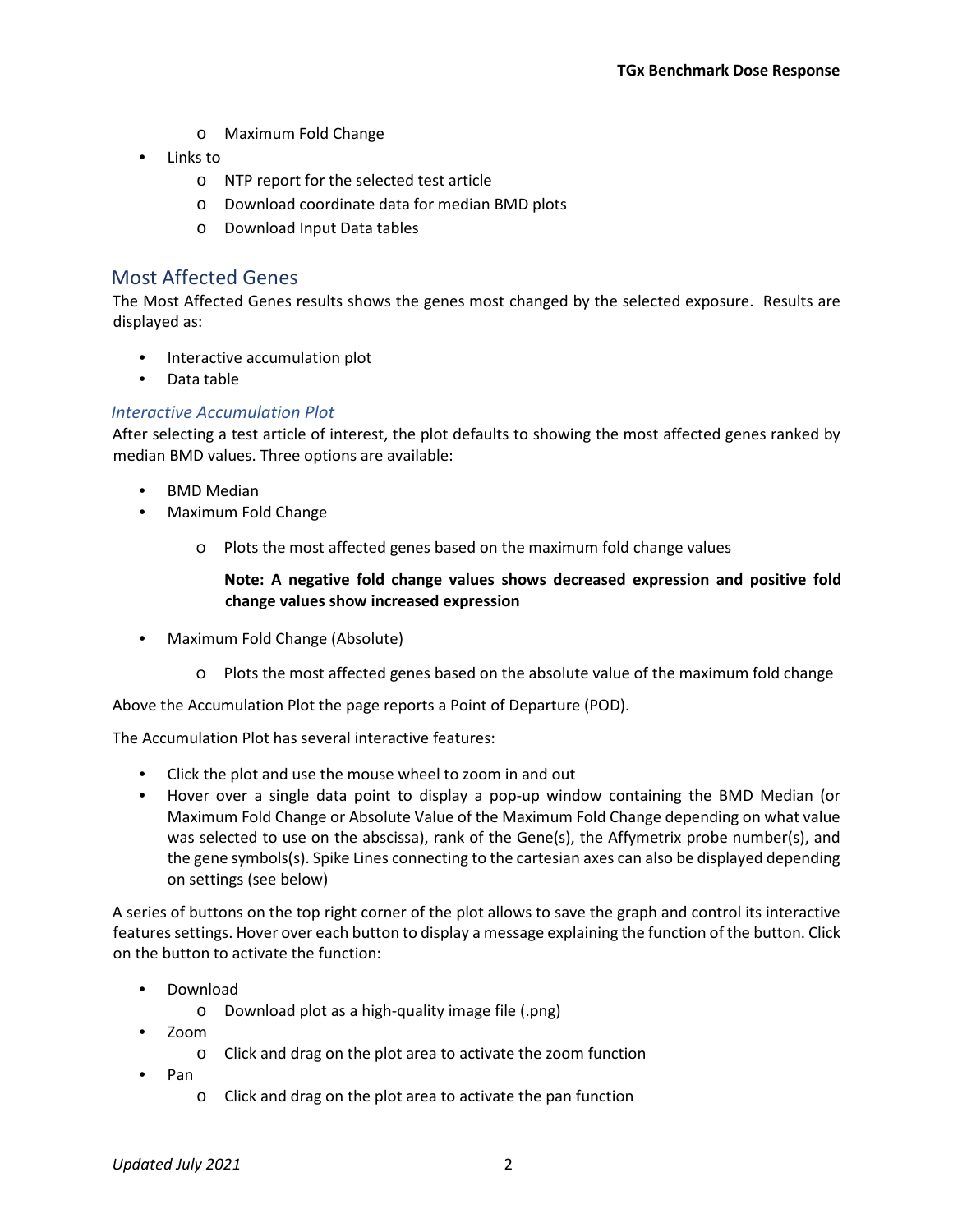- Box Select
	- o Click and drag on the plot area to select a rectangular shaped area
- Lasso Select
	- o Click and drag on the plot area to activate the hand-drawn section function

#### **Note: The Zoom, Pan, Box Select and Lasso Select functions are mutually exclusive, only one of them can be active at a time**

- Zoom in
	- o Zooms into the current center of the plot
- Zoom out
	- o Zooms out of the current center of the plot
- Autoscale
	- o Resets the zoom of the plot to include all the available data
- Toggle Spike Lines
	- o Display lines connecting to the axes by hovering over one of the data points
	- o Click once to turn on, click again to turn off

#### *Data Table*

The data table contains more detailed information on the most affected genes.

- The table contains 5 fields:
	- o *Genes Symbol*: the official name of the gene
	- o *Best Model*: the dose-response model function that best fit the data distribution. Best fitting is defined as lowest Akaike Information Criteria (AIC)
	- o *Best BMD*: the BMD calculated for the curve generated by the best fitting model o *Best BMDL*: the Lowest Confidence Limit of the BMD confidence interval (or BMDL) for the best fitting model
	- o *Max Fold Change*: The largest gene expression fold change between the changes at different doses
- The table can be sorted by any of the 5 columns by clicking on the column header
- The table defaults to displaying 10 entries; to change the display number use the drop-down menu on the top left corner on the table to 25, 50, 100, or 500 entries
- Use the page numbers in the bottom right corner to scroll through the table pages

### <span id="page-2-0"></span>Most Affected Biological Processes

The Most Affected Biological Process section biological processes most changed by the selected exposure. Results are displayed as:

- Interactive accumulation plot
- Data table

The Biological Processes analyzed are defined in the biological processes branch of Gene Ontology (GO).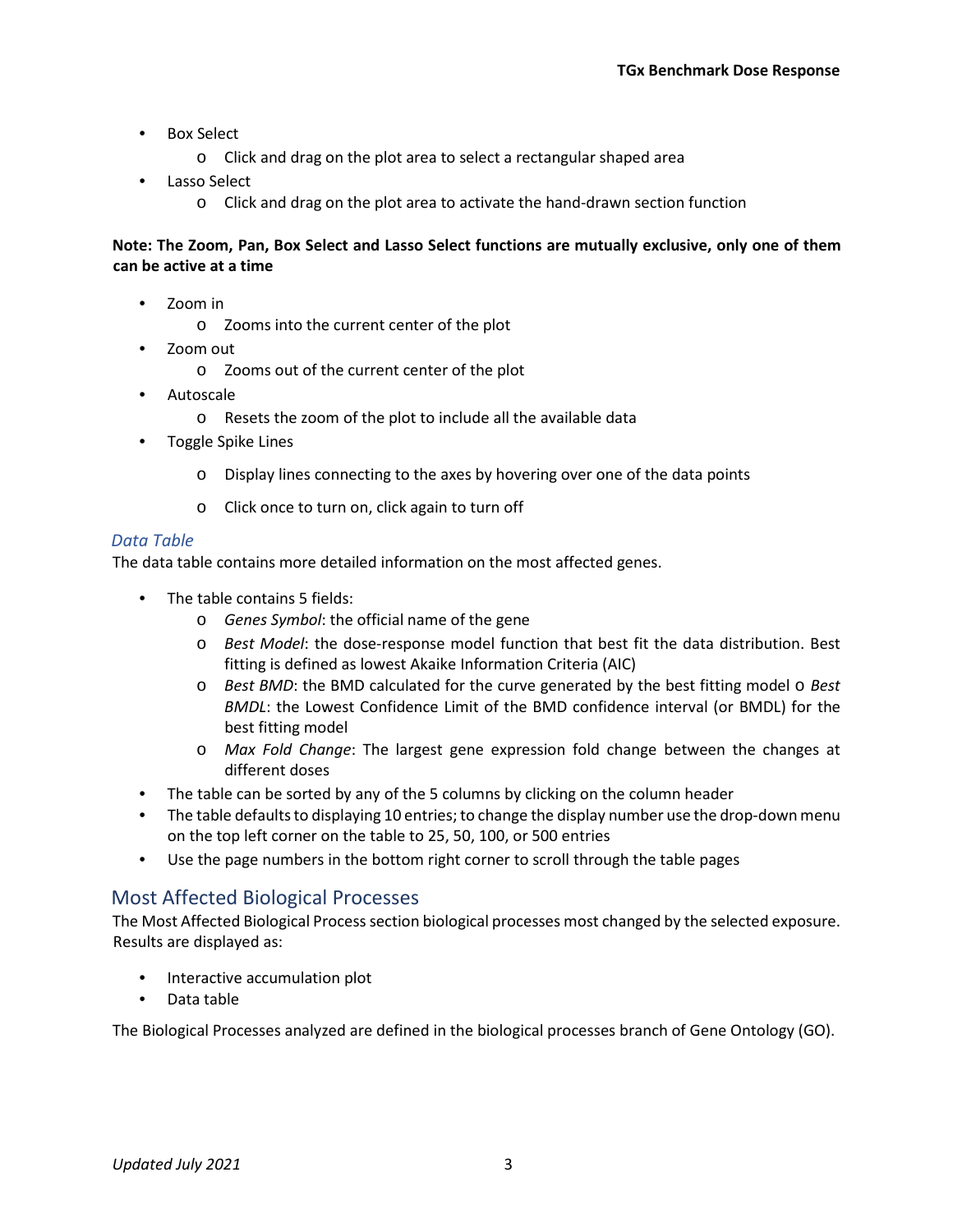#### *Interactive Accumulation Plot*

The Biological Processes are plotted by Median Benchmark Dose. All graph functions and features are described in the Most Affected Genes section above.

#### *Data Table*

The data table has the same format as the Most Affected Genes data table. Some columns differ from the previous section:

- The table contains 5 fields:
	- o *GO Gene Set ID*: the official Gene Ontology ID of the Biological Process
	- o *GO Level*: the number of separation levels between the specific Biological Process and the beginning of the ontology tree
	- o *GO Gene Set Name*: the name of the Biological Process
	- o *BMD Mean*: the mean BMD for the genes in this Process
	- o *BMD Median*: the median BMD for the genes in this Process
	- o *Max Fold Change*: The largest gene expression fold change between the genes in the Process

#### <span id="page-3-0"></span>Download Data

The last section of the page contains links to useful pages with more information on the studies (NTP Report Pages) and links to downloadable data.

- Useful Links
	- o NTP Report Page (optional): the link redirects the user to the NTP Page containing ulterior information and data from the study

#### **Note: If no report page is available for the selected study, there will not be a link present in this section**

- Accumulation Plot Coordinate Files
	- o BMDMedian Coordinates: the coordinate file used to generate the Accumulation Plot with the Most Affected Genes ordered by BMD Median
	- o Maxfold Coordinates: the coordinate file used to generate the Accumulation Plot with the Most Affected Genes ordered by Maximum Fold Change
	- o Maxfold Absolute Coordinates: the coordinate file used to generate the Accumulation Plot with the Most Affected Genes ordered by Absolute Value of the Maximum Fold Change
	- o GO Pathway Coordinates: the coordinate file used to generate the Accumulation Plot with the Most Affected Biological Processes ordered by BMD Median
- Data Downloads
	- o Input Data: A zipped folder containing two files:
		- BMDExpress Individual Probe Set BMD Results.txt: contains full BMDExpress results for the individual probe sets
		- BMDExpress GO Biological Process BMD Results.txt: contains full BMDExpress results for the Biological Process